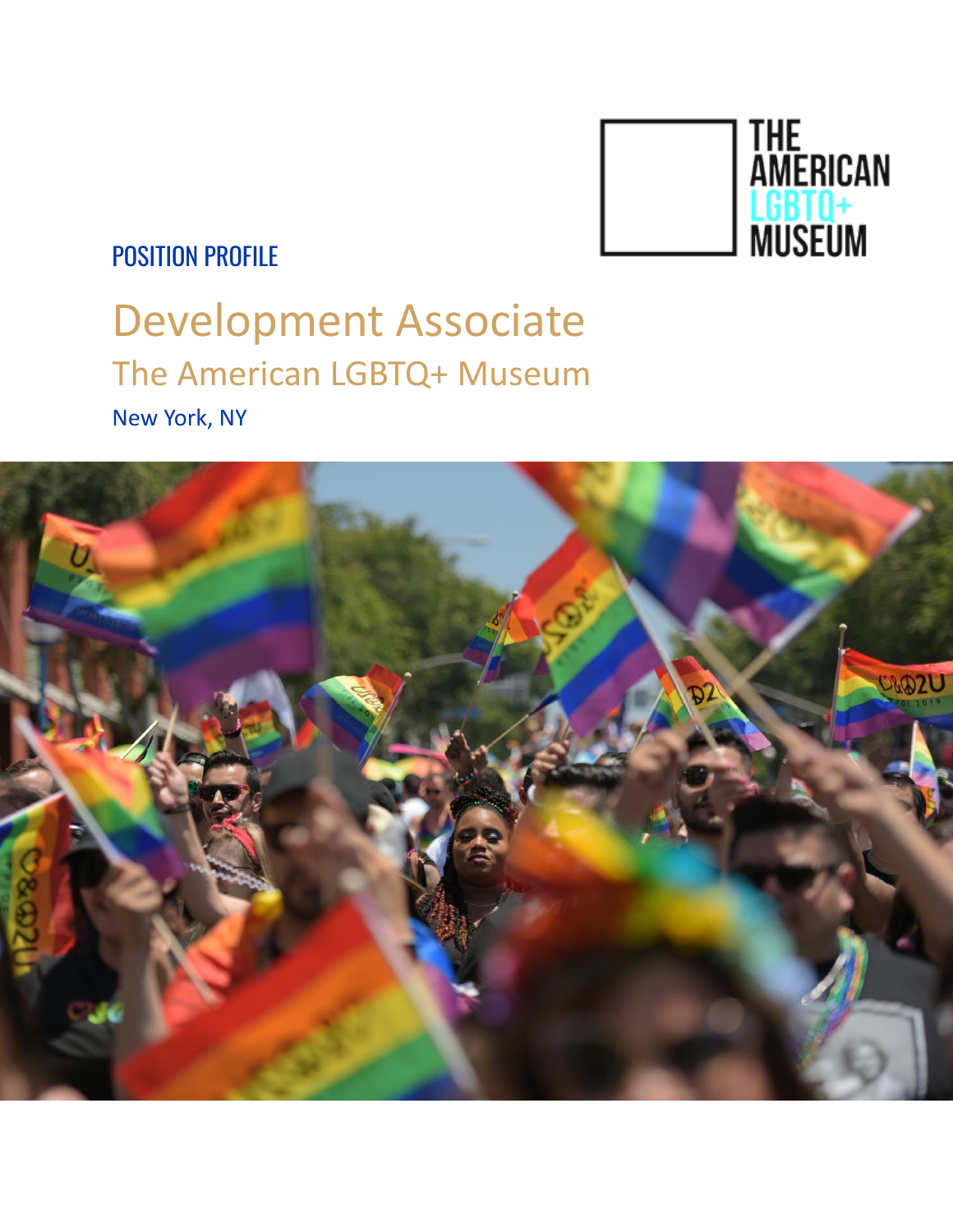# About the American LGBTQ+ Museum

While other great institutions and organizations exist to investigate, preserve, and tell their histories, we believe a national LGBTQ+ museum is overdue.

How can LGBTQ+ communities effectively and proudly face the challenges ahead of them without knowing where we have been? How can we control the narrative about who we are, if we don't have a space to share our stories with the wider community and enshrine our position in American society? The Museum will seek to:

- Illuminate LGBTQ+ history as integral to human history
- Preserve artifacts, personal stories, and intangible heritage that are being lost every day
- Educate our communities on the evolving, complex, and sometimes internally contentious narratives of LGBTQ+ history
- Provide a physical space for LGBTQ+ people that fosters individual dignity and unifies across generations and differences
- Support and inspire a new generation of activists to advance social justice

The Museum is committed to making its permanent home in New York City, a choice that has been confirmed by our research. New York was selected because of its cultural context, its historic significance in the LGBTQ+ rights movement, and its popularity as a tourist destination.

For more information about The American LGBTQ+ Museum, please visit the **[website](https://americanlgbtqmuseum.org/)**.

### Vision

The Museum envisions a world in which all people work toward and experience the joy of liberation.

### **Mission**

The American LGBTQ+ Museum preserves, investigates, and celebrates the dynamic histories and cultures of lesbian, gay, bisexual, transgender, and queer people, as well as those of the emergent and adjacent identities among their communities. Using exhibitions and programs, the Museum seeks to advance LGBTQ+ equality through the lens of social justice movements, including, but not limited to, race, gender, class, immigration, age, and disability.

# Position Summary

Ahead of the Museum's launch in 2026, the Development Associate will be instrumental in implementing fundraising strategy across all types of giving. The Development Associate, in close collaboration with the Executive Director and a fundraising/campaign consultant, will support cultivation, solicitation, and stewardship of all existing individual, foundation, and corporate donors.

In addition, this position, working with a CRM consultant, is responsible for launching and managing a CRM and developing a membership program. Their primary responsibility is to support the Museum in exceeding its annual philanthropic revenue goals.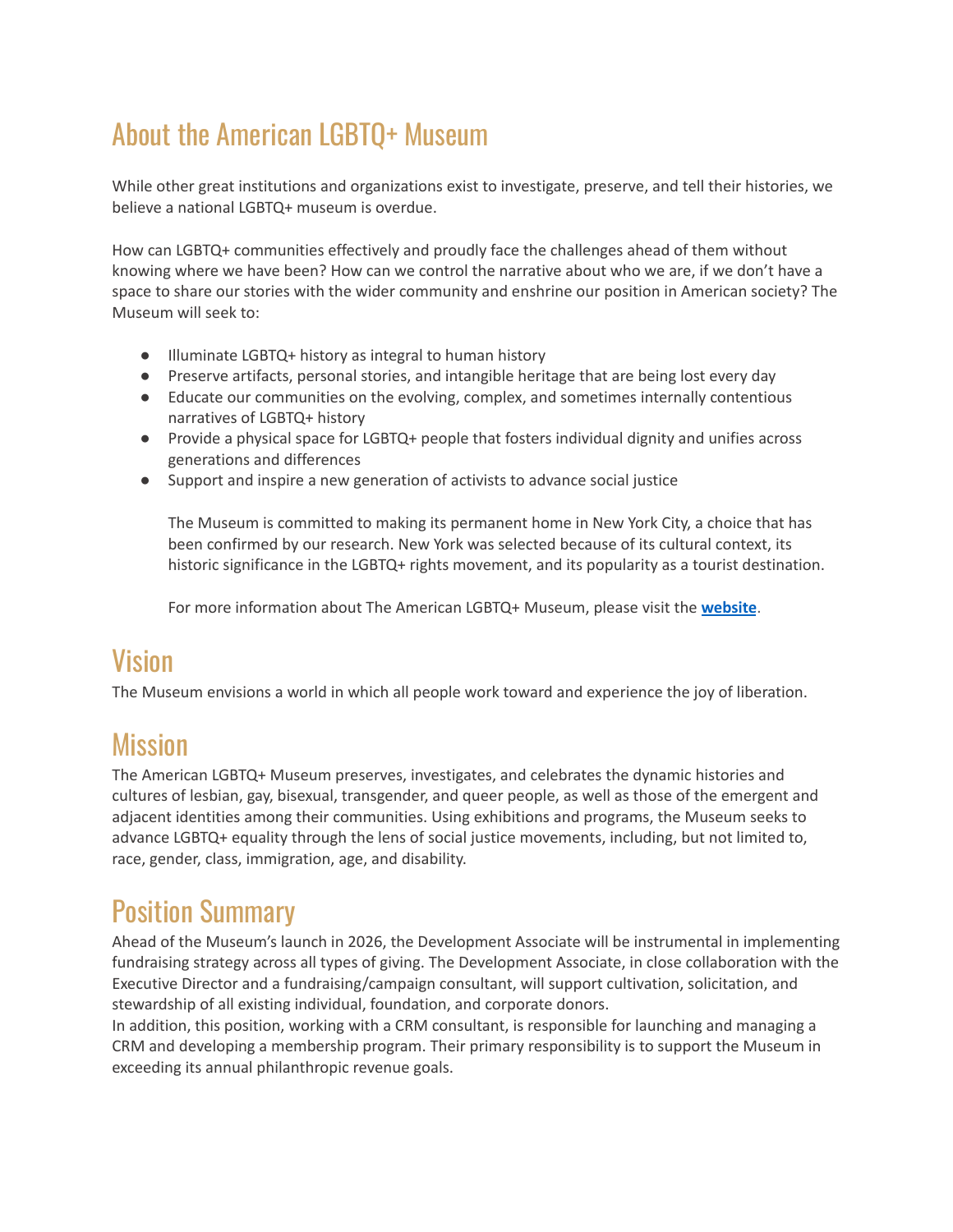The Development Associate is one of the Museum's most important ambassadors and actively manages external stakeholder relations for the benefit of the Museum. Reporting to the Executive Director, the Development Associate will have an extraordinary ability to work independently while still working in close strategic collaboration with the Executive Director, Museum staff, consultants, and board members.

# Essential Job Functions

- With fundraising consultant, Development Committee members, and Executive Director, implement fundraising strategy across all types of giving with an eye towards short, medium, and long-term goals.
	- o Work closely with the fundraising consultant and Executive Director to create the high-level strategy and vet it collaboratively with key staff and board members.
	- o Steward, deepen, and grow a balanced set of funding sources across each category (individual, corporate, foundation, and government).
	- o Identify key metrics and manage to them.
- Responsible for data entry, management, donor acknowledgements, & reporting to ensure accurate and timely data reporting.
- Responsible for tracking grants and reporting.
- Design and coordinate development events.
- Attend and participate in board Development Committee meetings. Work with Development Committee Chair to plan meetings.
- Work closely with individual donors to communicate new initiatives and plans for the Museum, both leading up to and after the Museum's opening.
- Serve as an ambassador for the Museum throughout the community.
- Participate in strategic planning and visioning, offering strategic insights from a fundraising perspective.
- Ensure compliance with fundraising code of ethics and internal policies and procedures regarding donors.
- Inspire and coordinate fundraising efforts of board members to help them leverage their unique skills and connections.
- Work collaboratively with staff and other key stakeholders throughout the Museum to identify fundraising needs and cultivation/stewardship opportunities for donors.
- Help with other tasks as needed and as time allows.

# **Qualifications**

#### **Experience**

- Bachelor's Degree or equivalent experience. CFRE preferred.
- At least 5+ years of progressive experience in Development with a proven track record of delivering results.
- At least two years of managerial experience.
- Significant experience working on capital campaigns.
- Significant experience in individual giving, including major gifts, planned giving, monthly giving, and membership programs.
- Significant experience in corporate and foundation giving.
- Significant experience in grant writing/reporting.
- We value candidates who can demonstrate capability and articulate how prior experiences will help them to contribute.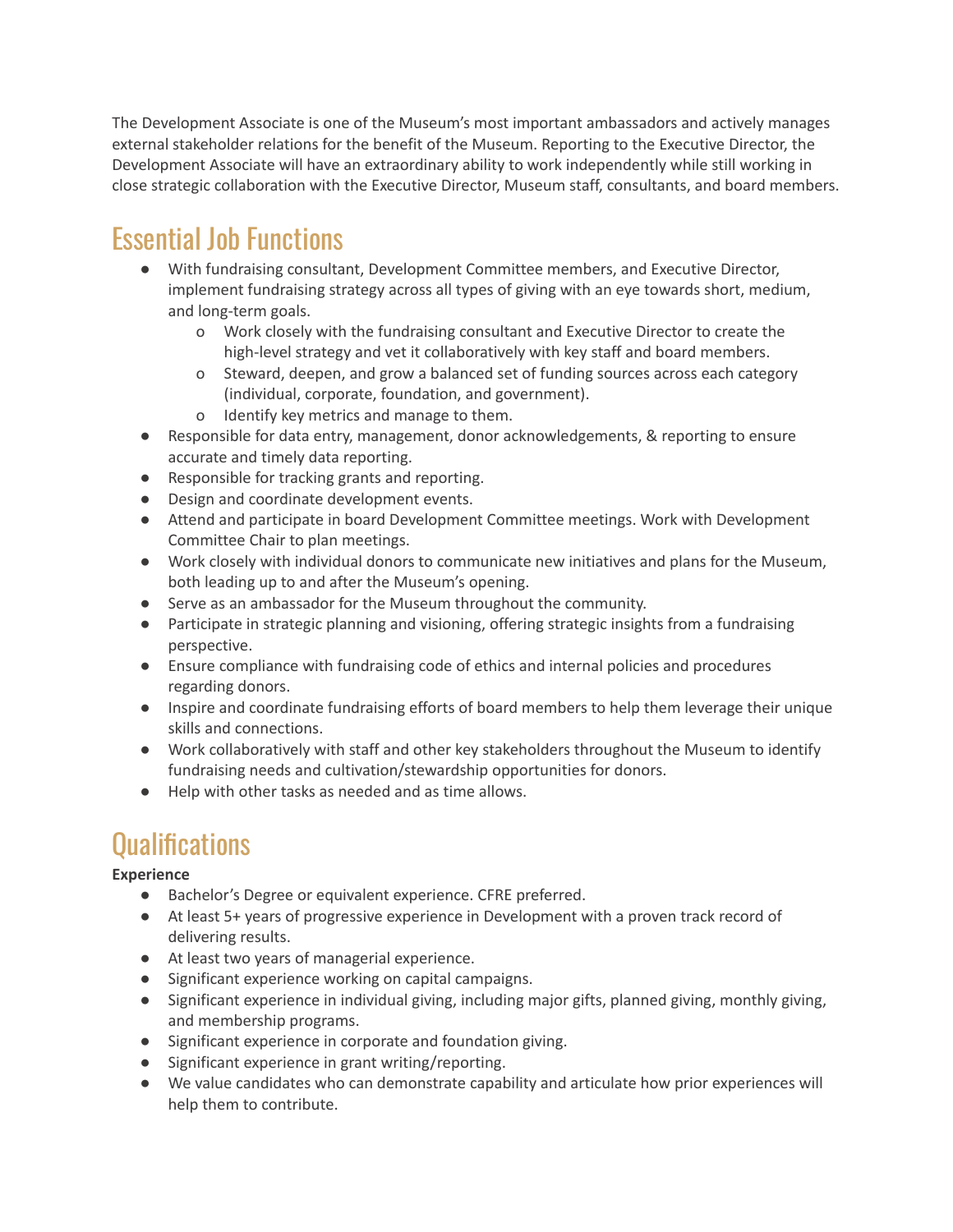#### **Competencies**

- Excellent verbal and written communications skills
- Excellent interpersonal skills with the ability to manage sensitive and confidential situations with discretion, tact, professionalism, and diplomacy
- Project management and advanced organizational skills reflecting the ability to perform and prioritize multiple tasks seamlessly with excellent attention to detail
- Creative, innovative, and persuasive.
- Self-starter who can work independently with little direction.
- Collaborative team player.
- Ability to adapt to changing environments.
- Strictly follows AFP guidelines and general fundraising ethics.
- Excellent proficiency in Microsoft Office (Word, Excel, and PowerPoint).
- Proficiency in CRM management preferred.
- Experience working in museums, the arts, and/or socially conscious organizations preferred.
- Tech-savvy with ability to troubleshoot minor day-to-day tech issues prior to escalating to external support preferred.
- Commitment to the vision and mission of the American LGBTQ+ Museum
- Cultural responsiveness and alignment with our values; commitment to equity and inclusion
- Personal qualities of humility and empathy

Black, Indigenous, and People of Color (BIPOC), immigrants, women, Latine, and LGBTQ+ candidates are strongly encouraged to apply. We recognize that it is highly unlikely that an applicant meets 100% of the qualifications for the given role. Therefore, if much of this job description describes you, then you are highly encouraged to apply for this role.

### ADA Notations

- Regular sitting, standing, walking, climbing stairs, balancing, crouching, stooping, and communication (talking/hearing).
- Occasional lifting/moving up to 30 lbs.
- Vision requirements include close vision and ability to adjust focus.
- Noise conditions range from quiet to moderate noise.

### Reporting Relationship

This position reports to the American LGBTQ+ Museum's Executive Director and has no direct reports.

# Compensation + Benefits

This is a full-time, salaried position at \$90,000 - \$110,000/annually and comes with a generous benefits package.

### Location + Travel

The American LGBTQ+ Museum's offices are currently located at 520 8<sup>th</sup> Avenue, New York, NY 10018